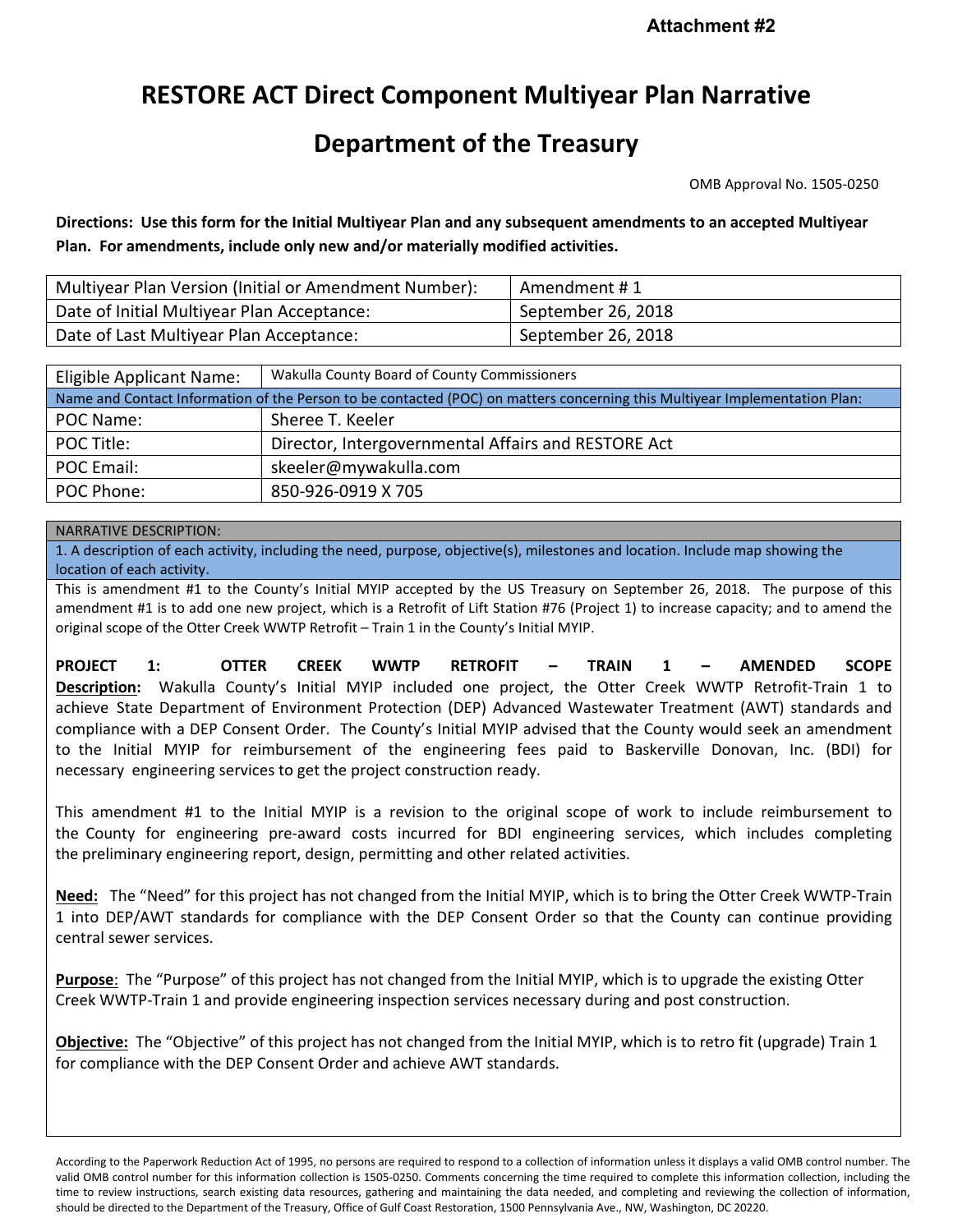#### **Milestones:**

One additional milestone is being added to the "Milestones" in the Initial MYIP, which is.

#### 1. Engineering Services

a. Nutrient Evaluation and Updated Capacity Analysis

- b. Preliminary Engineering Report
- c. Final Design and Drawings
- d. State Permits (local permits will be pulled by the Contractor awarded the project)

Initial MYIP Milestones:

- 2. Advertise for bids and award construction and inspection contracts.
- 3. Construction Start
- 4. Construction End
- 5. AWT standards achieved and Consent Order removed.

**Location:** This project will occur at 2146 Lawhon Mill Road, Sopchoppy, Wakulla County, Florida, which is located in the Gulf Coast Region. See attached map.

**Total Funding:** The County's Initial MYIP estimated a project cost of \$1.2 Million for construction and construction engineering costs, plus direct administrative cost for grant management activities. The total estimated cost increased based on the completed Preliminary Engineering Report for the project and the estimated direct costs; resulting in Grant Award #1 RDCGR240084-01-00 for the project in the amount of \$1,627,719.00, or an increase of \$427,719.00.

This Amendment #1 to the Initial MYIP is for \$146,528.00, which is for pre-award engineering fees from January 2017 through April 2019 incurred by the County as follows;

| <b>Total Estimated Pre-Award</b>  | \$146,528.00 |
|-----------------------------------|--------------|
| <b>Updated Capacity Analysis:</b> | \$3,030.00   |
| Permitting:                       | \$15,000.00  |
| Final design:                     | \$16,288.00  |
| 90% design:                       | \$27,070.00  |
| 60% design:                       | \$45,140.00  |
| PER:                              | \$28,000.00  |
| <b>Nutrient Evaluation:</b>       | \$12,000.00  |

**The total project cost is now estimated to be \$1,774,247.00.** There is no change in the funding sources for this project with funding coming from the County's RESTORE Act Direct Component Allocation.

### **PROJECT 2: RETROFIT OF LIFT STATION #76, LOCATED ON COASTAL HIGHWAY/US 98**

**Description:** Wakulla County has been actively pursuing a septic-to-sewer conversion project within the Wakulla Springs Priority Focus Area (PFA) (see the attached map showing the PFA boundaries), specifically in the Wakulla Gardens and Magnolia Gardens neighborhoods. Development in these neighborhoods began in the 1950's on very small lots with on-site sewage treatment systems (OSSTS) and wells for potable water supply. Due to the age of the OSSTS and flooding conditions in these neighborhoods the septic-to-sewer project is necessary to provide central sewer within the PFA and the removal of the OSSTS as well as providing central sewer for future growth within and outside of the PFA. The septic-to-sewer project will also eliminate the flooding of OSSTS during moderate to heavy rainfall. To date this initiative has been funded by a State Springs Protection grant program though the State's Northwest Florida Water Management District (District).

This important septic-to-sewer conversion however is increasing the demand on the County's existing Otter Creek Wastewater Treatment Facility (WWTF) and associated lift-stations, which are integral to the collection and transfer of waste water to the WWTF. Lift Station #76 is a major lift station located along US 98 that collects waste water from existing properties connected to central sewer and the Shell Point lift station. Lift Station #76 collects wastewater for the current and planned septic-to-sewer conversions in the PFA.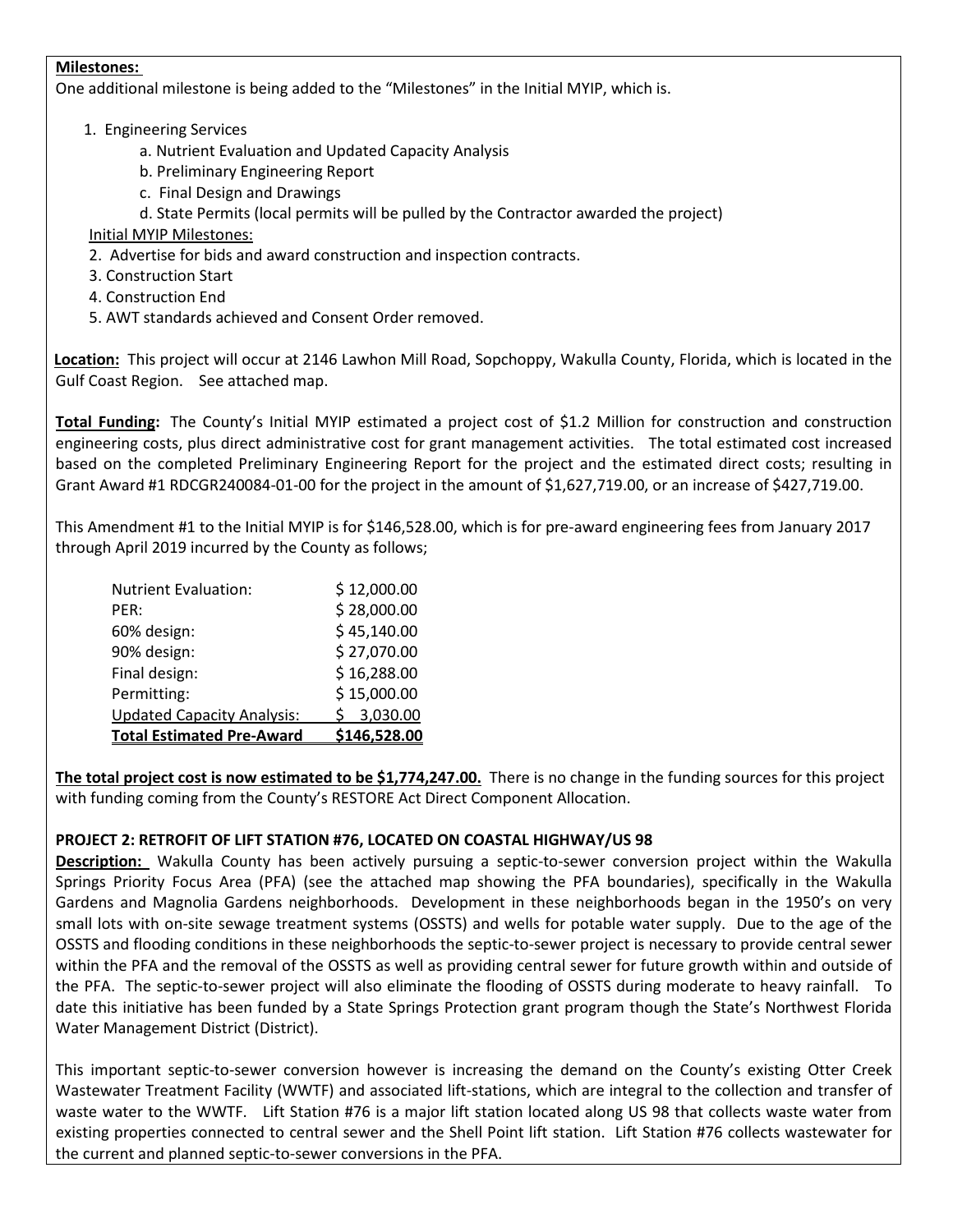Lift station #76 is designed to handle 399 gallons per minute (GPM) and is almost at capacity with an estimated 285 direct connections located within the PFA and the wastewater transferred from the Shell Point Lift Station. It is estimated that 48 additional connections will put Lift Station #76 over capacity. The septic-to-sewer project currently funded by the District will connect an estimated 321 properties in the PFA to central sewer by mid-2020.

The Lift Station #76 retrofit is needed to increase GPM capacity as well as replacement of existing pipe along Spring Creek Highway from the Wakulla Gardens neighborhood to the Lift Station #76. Without this retrofit no additional properties in the PFA or outside of the PFA can be connected to central sewer. The electrical equipment and the SCADA installed at the Lift Station #76 is standardized across all the County's existing lift stations, therefore the County will sole source and use the same type equipment for a seamless integration within the existing system.

**Need:** Lift Station #76 is nearing its 399 GPM capacity and capacity must be increased for the County to continue connecting properties in the PFA or outside of the PFA to central sewer.

**Purpose:** Lift station #76 retrofit will provide the needed capacity for the collection of increased wastewater flow from the septic-to-sewer conversion in the Wakulla Gardens area as well as future residential or commercial development.

**Objective:** Provide capacity for new connections.

#### **Milestones**

- 1. 30% design
- 2. 60% design
- 3. 90% design
- 4. Final Design
- 5. Permitting
- 6. Procurement and Contract Awarded
- 7. Substantial completion
- 8. Project complete/Lift Station in Service

**Location:** This project will occur at 4550 Coastal Highway/U.S. 98, Wakulla County, Florida, which is located in the Gulf Coast Region. See attached map.

2. How the applicant made the multiyear plan available for 45 days for public review and comment, in a manner calculated to obtain broad-based participation from individuals, businesses, Indian tribes, and non-profit organizations, such as through public meetings, presentations in languages other than English, and postings on the Internet. The applicant will need to submit documentation (e.g., a copy of public notices) to demonstrate that it made its multiyear plan available to the public for at least 45 days. In addition, describe how each activity in the multiyear plan was approved after consideration of all meaningful input from the public and submit documentation (e.g., a letter from the applicant's leadership approving submission of the multiyear plan to Treasury or a resolution approving the applicant's multiyear plan).

**Project 1: Otter Creek WWTP Retrofit – Train 1, located on Lawhon Mill Road, Sopchoppy Project 2: Retrofit of Lift Station #76, located on Coastal Highway/US 98**

The County held a workshop on March 18, 2019, to discuss Amendment #1 to the Initial MYIP for one new project, which is the the Retrofit of Lift Station #76, located on Coastal Highway/US 98. On June 17, 2019, the Board approved the draft Amendment #1 to the Initial MYIP with the Retrofit of Lift station #76 as well as a revised project scope seeking reimbursement for pre-award engineering costs incurred by the County for the Otter Creek WWTP Retrofit-Train 1. These projects are consistent with RESTORE Act criteria and the original outreach, citizen input and conclusions for the development of the Initial MYIP, which included expanded and improved central sewer throughout the County.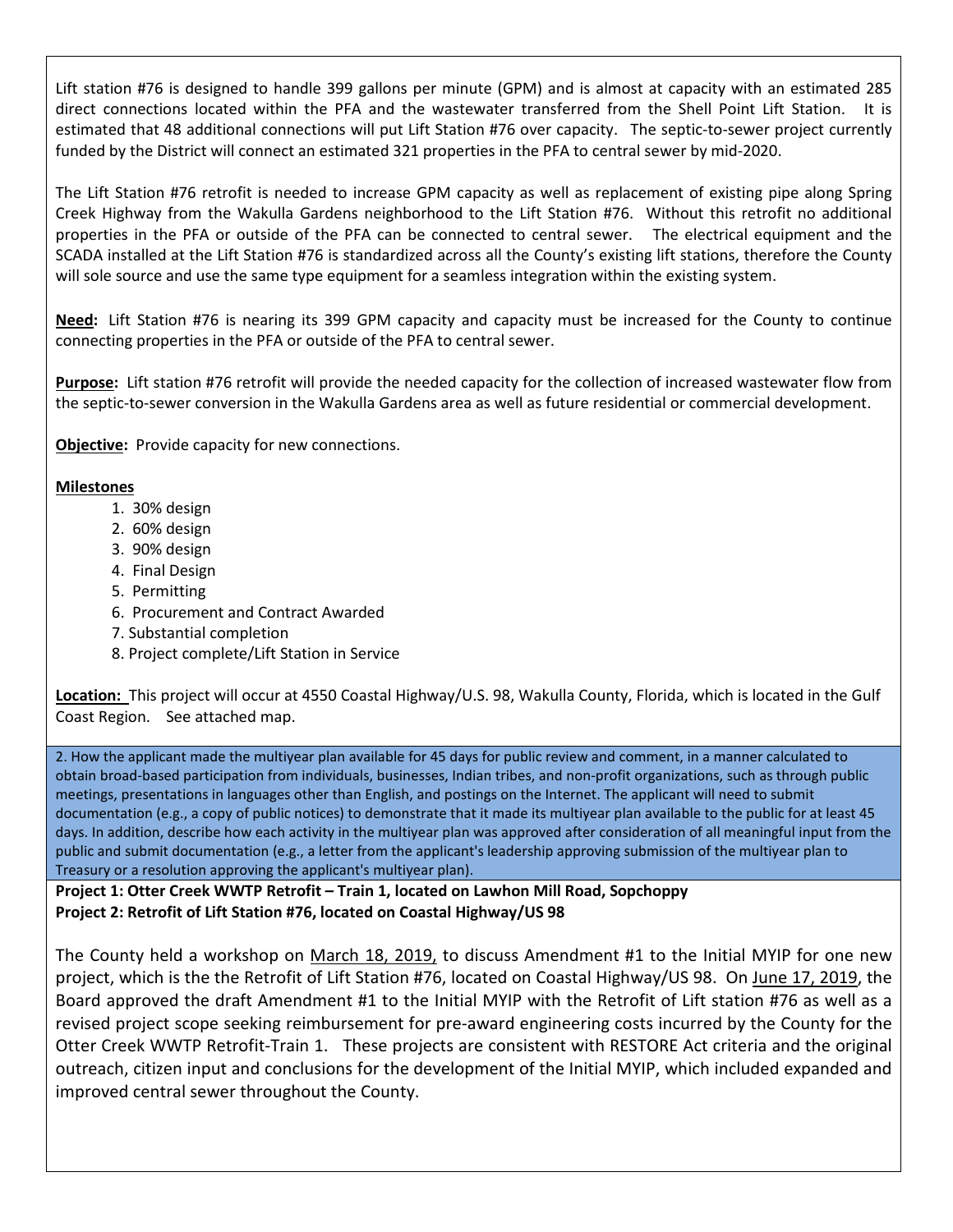The County issued a press release the week of June 17, 2019, advising the public that the Amendment #1 to the Initial MYIP, as accepted by the Treasury on September 26, 2018, was being amended to include the projects discussed in Section 1 above and notice of the 45-day public comment period. The press release advised that the comment period would begin Thursday, June 27, 2019 at 8:00 AM and end Monday, August 12, 2019 at 5:00 PM. Information was also provided on how to submit comments during the 45-day public comment period and next steps. The County posted the Press Release on its Facebook page, website and distributed the press release via e-mail to all local media outlets, interested citizens list and local government and non-government organizations.

Only \_\_\_\_\_\_\_response(s) were received during the 45-day public comment period *(summary of comment details if any received*). After the 45-day public comment period staff presented the Board with the recommended Amended MYIP and summary of public comments. On The Board accepted the Amendment #1 to the Initial MYIP after consideration of public comments and approved staff to submit it to the US Treasury for acceptance.

The Initial MYIP and Amendment #1 to the MYIP documents are on the County's website at: [http://www.mywakulla.com/departments/intergovernmental\\_affairs/restore\\_act\\_wakulla/index.php](http://www.mywakulla.com/departments/intergovernmental_affairs/restore_act_wakulla/index.php)

3. How each activity included in the applicant's multiyear plan narrative meets all the requirements under the RESTORE Act, including a description of how each activity is eligible for funding based on the geographic location of each activity and how each activity qualifies for at least one of the eligible activities under the RESTORE Act.

**Project 1: Otter Creek WWTP Retrofit – Train 1 – amended scope Project 2: Retrofit of Lift Station #76, located on Coastal Highway/US 98**

Both of these projects address the RESTORE Act eligible activity: Infrastructure projects benefitting the economy or ecological resources, including port infrastructure. They are eligible for funding because they address the need to abandon on-site septic systems located within the Wakulla Springs Watershed PFAs and provide central sewer infrastructure. These projects will improve property values; reduce to eliminate the need for future on-site septic systems to foster and support responsible future growth; and, protect water quality from non-point pollution associated with on-site septic systems.

4. Criteria the applicant will use to evaluate the success of the activities included in the multiyear plan narrative in helping to restore and protect the Gulf Coast Region impacted by the Deepwater Horizon oil spill.

**Project 1: Otter Creek WWTP Retrofit – Train 1 – amended scope**

Success of this project has not changed from the Initial MYIP, with success being evaluated based on compliance with DEP Consent Order, achieve AWT standards to meet the necessary reduction of DEP measured pollutants in the effluent wastewater

**Project 2: Retrofit of Lift Station #76, located on Coastal Highway/US 98**

Success will be based on increased capacity and evaluated based on the number of septic systems abandoned, the ability to expand central sewer; and, the number of homes connected to central sewer.

5. How the activities included in the multiyear plan narrative were prioritized and list the criteria used to establish the priorities. **Project 1: Otter Creek WWTP Retrofit – Train 1 – amended scope Project 2: Retrofit of Lift Station #76, located on Coastal Highway/US 98**

The process to determine projects for Board approval were accomplished though several County-wide activities to get broad based input and participation, which included two public Workshops held on September 6, 2017 and November 20, 2017; Board meetings held on September 6, 2017; November 20, 2017,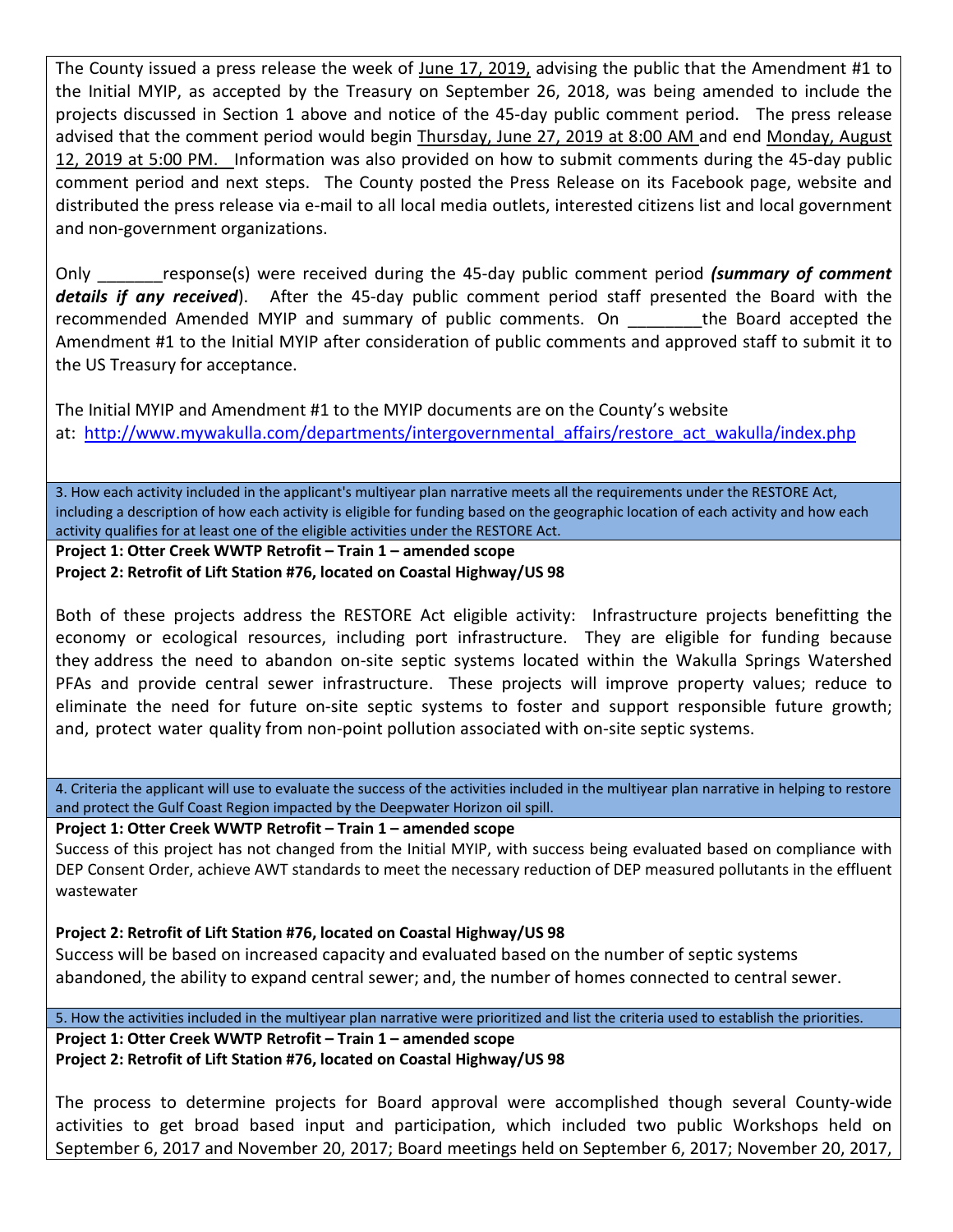and November 21, 2018; input from three public meetings held at Panacea on September 19, 2017; Apalachee Bay VFW on September 21, 2017, and St. Marks on September 25, 2017; a public comment period from September 19, 2017 to October 6, 2017; a numerical scoring and ranking system, including projects submitted to the Florida Gulf Consortium for inclusion in the State Expenditure Plan (SEP); and, a Community Needs Assessment. The conclusion drawn from the aforementioned activities is that there are three emerging goals where RESTORE Act funds should be spent on as being vital drivers to Wakulla's economy and environment, as follows:

1. Expand and improve infrastructure to protect water quality and facilitate economic development.

2. Provide and preserve coastal access and improve existing coast access and infrastructure.

3. Restore and improve marine habitat due to its importance to tourism, recreational and commercial fishing and diving, and oyster harvesting.

**Initial MYIP**: The Board approved recommended MYIP projects on November 20, 2017, based on information and conclusions of the aforementioned activities. On November 21, 2017, the Board approved the Initial MYIP with one priority project consistent with the aforementioned goals and the activities/projects approved on November 20, 2017. All other projects previously approved by the Board on November 20, 2017, will be further refined and included in future MYIP amendments.

**Amendment #1 to the Initial MYIP**: After the 45-day public comment period and consideration of comments, the Board approved the Amendment #1 to the Initial MYIP on \_\_\_\_\_\_\_\_\_\_\_\_\_\_\_\_\_\_\_\_\_\_\_\_\_\_\_\_\_\_\_\_\_\_\_\_, which is to continue an on-going priority project to expand and improve the County's wastewater treatment system and eliminate aging and failing onsite septic treatment systems as well as provide planning assistance funds.

Documents to support the initial and amendment #1 to the MYIP development and selection of the projects consistent with the three emerging goals are located on Wakulla County's website at: http://www.mywakulla.com/departments/intergovernmental affairs/restore act wakulla/index.php

6. If applicable, describe the amount and current status of funding from other sources (e.g., other RESTORE Act contribution, other third party contribution) and provide a description of the specific portion of the project to be funded by the RESTORE Act Direct Component.

## **PROJECT 1: OTTER CREEK WWTP RETROFIT – TRAIN 1 – AMENDED SCOPE:**

The County's Initial MYIP estimated a project cost of \$1.2 Million for construction and construction engineering costs, plus direct administrative cost for grant management activities. The total estimated cost increased based on the completed Preliminary Engineering Report for the project and the estimated direct costs; resulting in Grant Award #1 RDCGR240084-01-00 for the project in the amount of \$1,627,719.00, or an increase of \$427,719.00.

**This Amendment #1 to the Initial MYIP,** is seeking pre-award engineering costs in the amount of \$146,528.00 paid to BDI as follows:

| <b>Total Estimated Pre-Award</b>  | \$146,528.00 |
|-----------------------------------|--------------|
| <b>Updated Capacity Analysis:</b> | \$3,030.00   |
| Permitting:                       | \$15,000.00  |
| Final design:                     | \$16,288.00  |
| 90% design:                       | \$27,070.00  |
| 60% design:                       | \$45,140.00  |
| PER:                              | \$28,000.00  |
| <b>Nutrient Evaluation:</b>       | \$12,000.00  |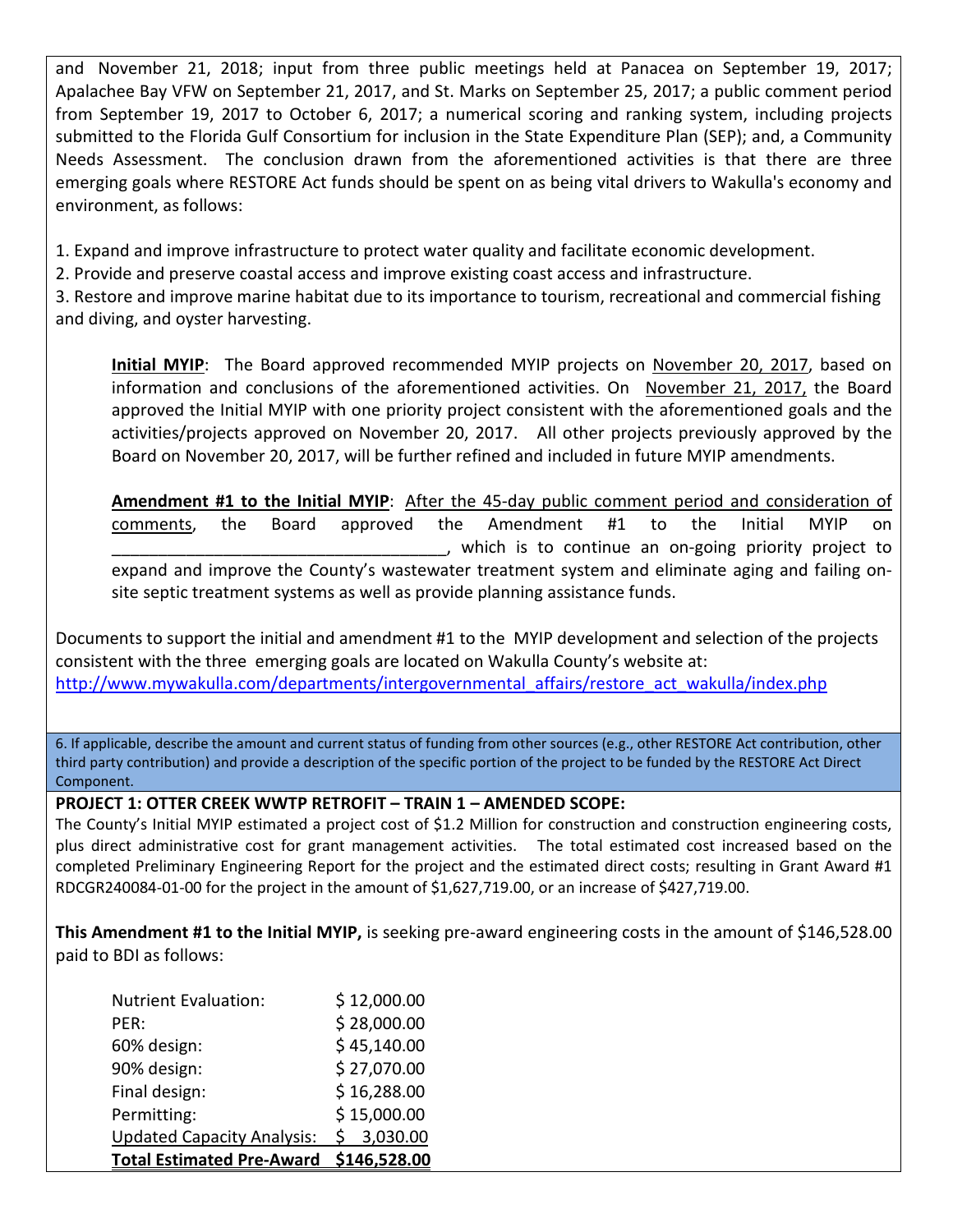### **The total project cost is now estimated to be \$1,774,247.00, for a total increase of \$574,247 over the original estimated cost of \$1.2 million.** There is no change in the funding sources for this project with funding coming from the County's RESTORE Act Direct Component Allocation.

## **PROJECT 2: RETROFIT OF LIFT STATION #76, LOCATED ON COASTAL HIGHWAY/US 98**

The County is seeking Direct Component RESTORE Act funds in the amount of \$2,602,030.00, estimated as follows:

| Pre-Award: Personnel and Fringe for application development: \$ | 5,400.00       |
|-----------------------------------------------------------------|----------------|
| Post-Award Staff time for grant management:                     | 22,360.00      |
| Post-Award Misc.- Legal Fees                                    | 1,600.00       |
| Post-Award Supplies                                             | 1,500.00       |
| Post Award Engineering Services                                 | \$272,170.00   |
| <b>Post Award Construction Cost</b>                             | \$2,299,000.00 |
| <b>TOTAL Estimated Cost</b>                                     | \$2,602,030.00 |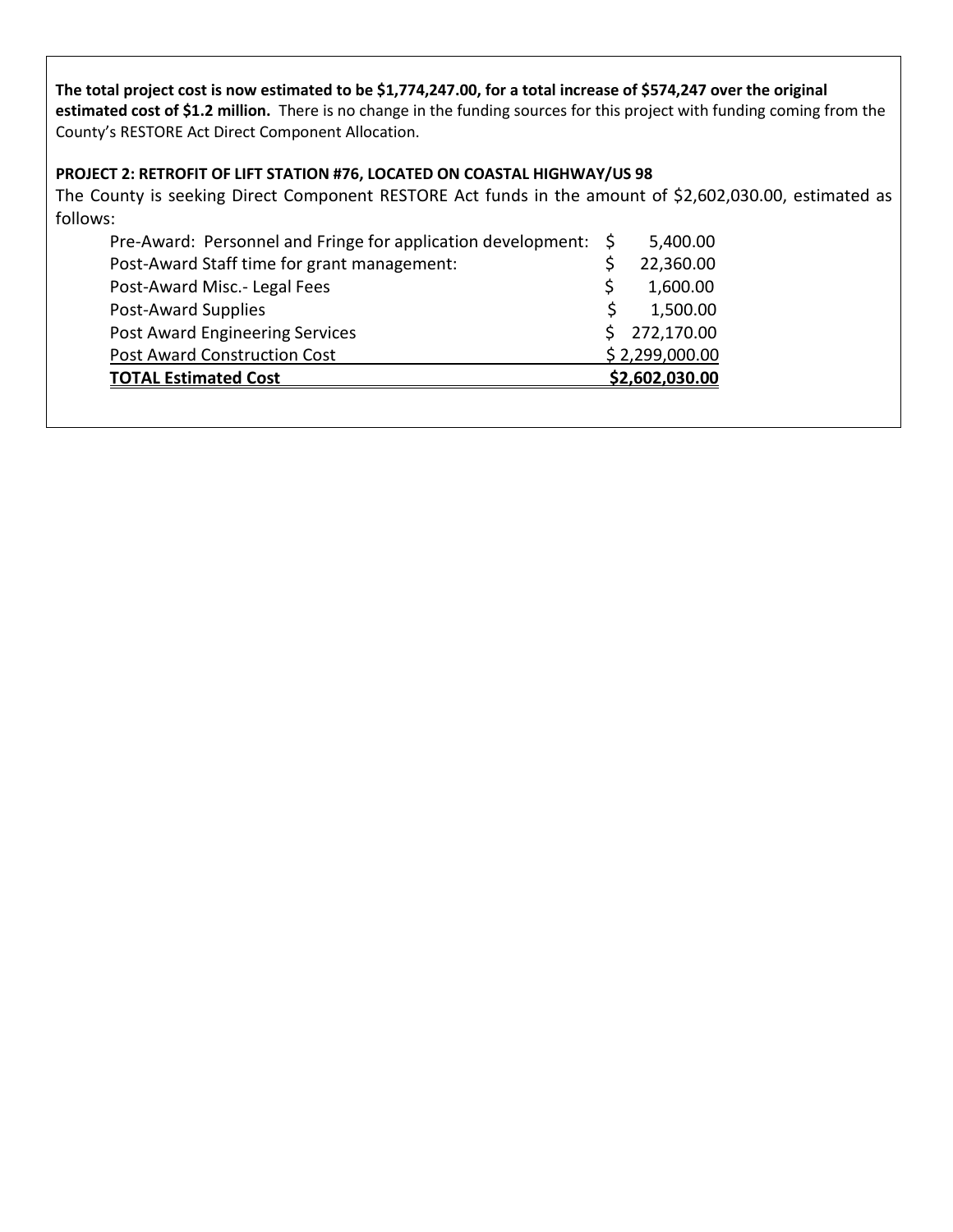#### Wakulla County, Florida





**Project Area: Otter Creek WWTP Retrofit – Train 1 Lawhon Mill Road, Sopchoppy, FL**



**Project Area: Retrofit of Lift Station #76 (Coastal Highway/US 98), Wakulla County, FL**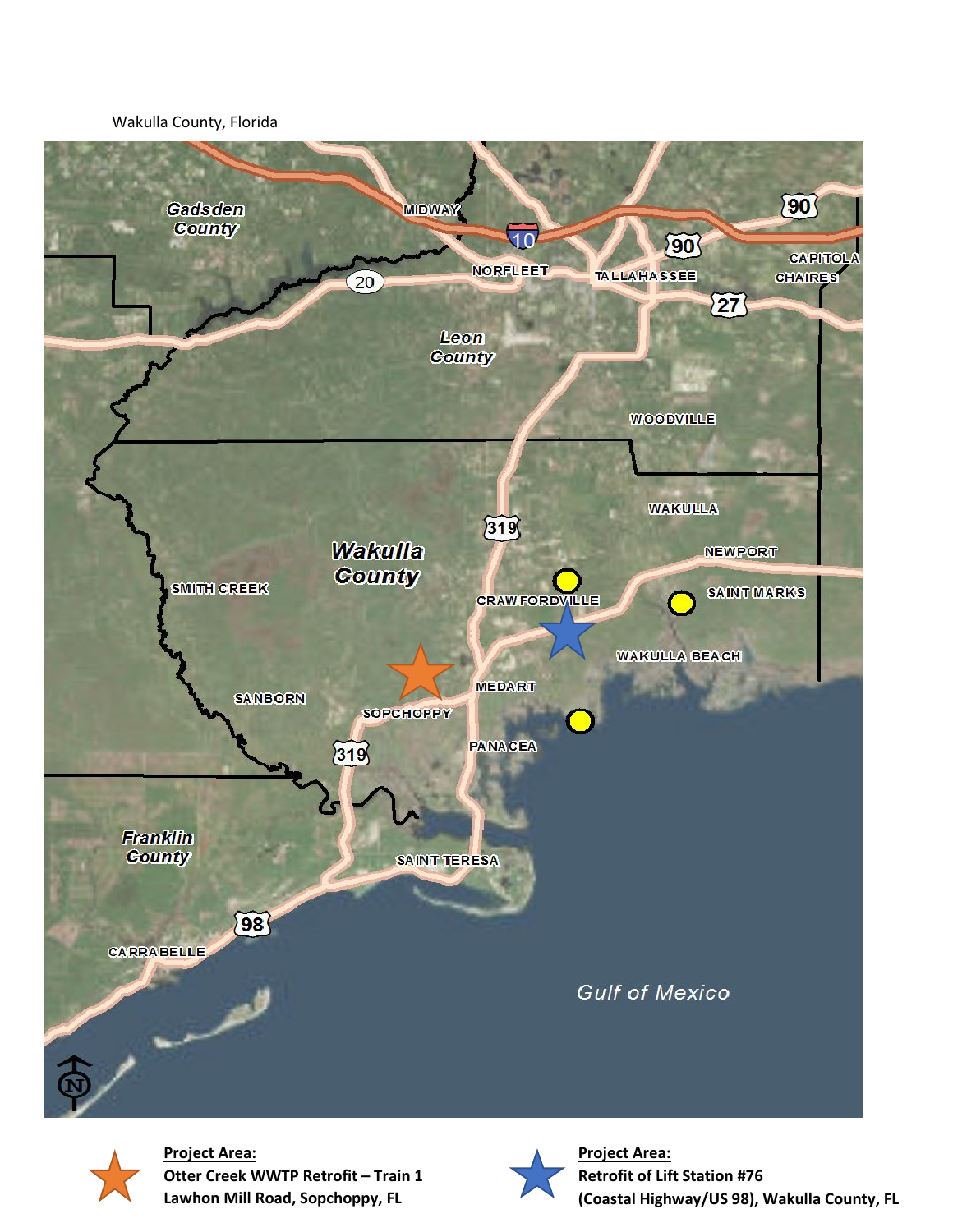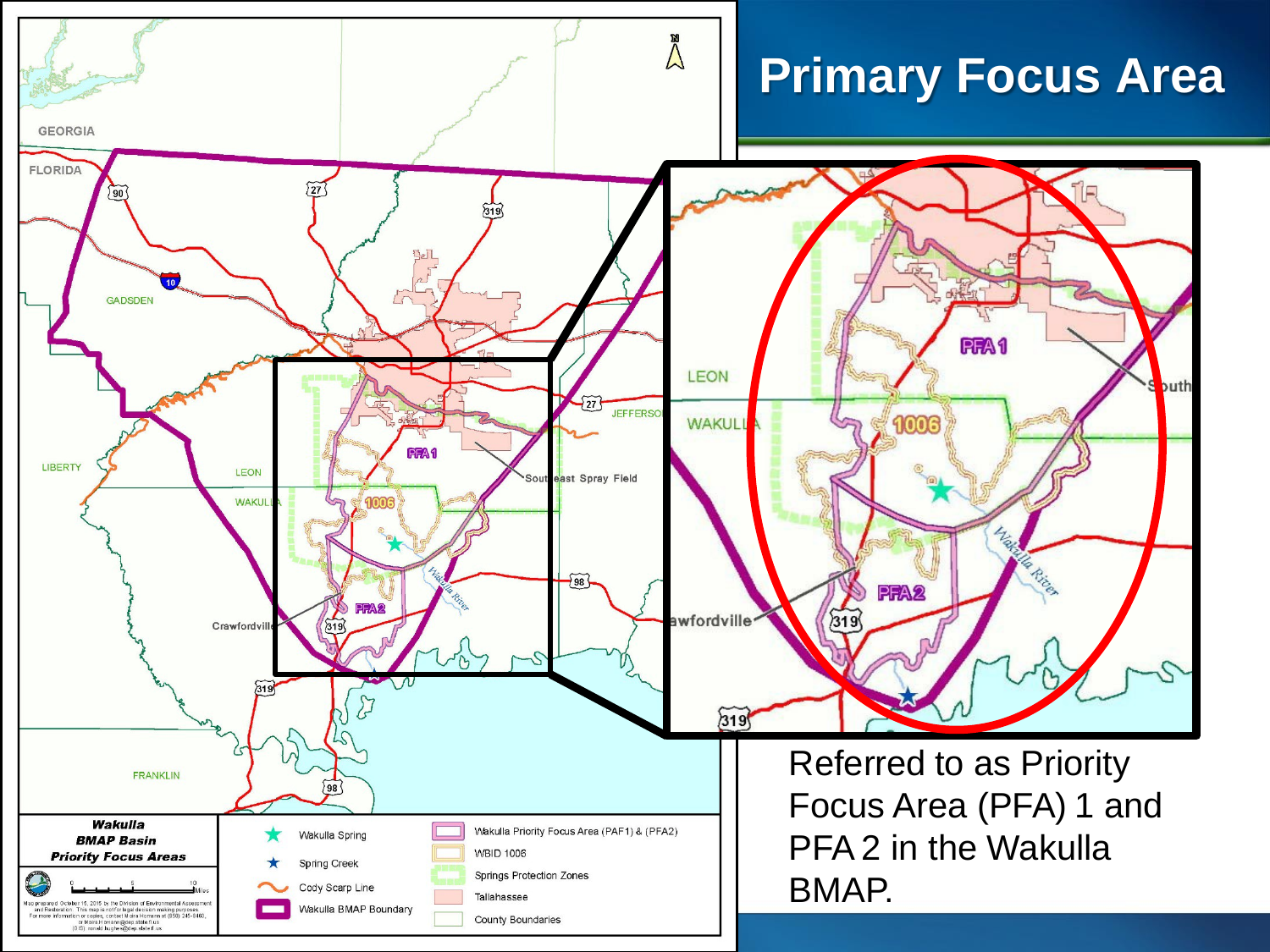| RESTORE ACT Direct Component Multiyear Plan Matrix - Department of the Treasury                |                                              |                            |                                             |                                                                                                                               |                                       |                        |                                                       |                       | OMB Approval No. 1505-0250                                |  |
|------------------------------------------------------------------------------------------------|----------------------------------------------|----------------------------|---------------------------------------------|-------------------------------------------------------------------------------------------------------------------------------|---------------------------------------|------------------------|-------------------------------------------------------|-----------------------|-----------------------------------------------------------|--|
| <b>Applicant Name:</b>                                                                         | Wakulla County Board of County Commissioners |                            |                                             |                                                                                                                               |                                       |                        |                                                       |                       |                                                           |  |
| . MULTIYEAR PLAN VERSION (INITIAL OR AMENDMENT NUMBER):                                        |                                              | Amendment #1               |                                             | 2a. DATE OF INITIAL MULTIYEAR PLAN ACCEPTANCE (mm/dd/yyyy):                                                                   |                                       |                        | 9/26/2018 2b. DATE OF LAST MULTIYEAR PLAN ACCEPTANCE: |                       |                                                           |  |
| . CUMULATIVE DIRECT COMPONENT ALLOCATION AVAILABLE FOR DISTRIBUTION TO APPLICANT:              |                                              |                            |                                             | \$4,269,345.14 4. TOTAL ALLOCATIONS PLUS KNOWN FUNDS NOT YET DEPOSITED IN TRUST FUND FOR DIRECT COMPONENT:<br>\$13,791,203.65 |                                       |                        |                                                       |                       |                                                           |  |
| . Primary Direct Component Eligible<br><b>Activity Further Described in Application</b>        |                                              |                            |                                             | 8. Estimated Total Funding Contributions For Proposed Activity(ies)(refer to Instructions)                                    |                                       |                        | 9. Proposed Start Date                                | 10. Proposed End Date | 11. Status (refer to Instructions)                        |  |
| (Static Field)                                                                                 | 6. Activity Title (Static Field)             | 7. Location (Static Field) | 8a. Direct Component<br><b>Contribution</b> | 8b. Other RESTORE Act<br><b>Contribution</b>                                                                                  | 8c. Other Third Party<br>Contribution | 8d. Total Contribution | mm/dd/yyyy                                            | mm/dd/yyyy            |                                                           |  |
| Infrastructure projects benefitting Retrofit of Existng Train at Otter Wakulla County, Florida |                                              |                            | \$1,200,000.00                              | \$0.00                                                                                                                        | \$0.00                                | \$1,200,000.00         |                                                       |                       | Grant Award #1 RDCGR240084-                               |  |
| the economy or ecological                                                                      | <b>Creek WWTP</b>                            |                            |                                             |                                                                                                                               |                                       |                        |                                                       |                       | 01-001 was in the amount of                               |  |
| resources, including port                                                                      |                                              |                            |                                             |                                                                                                                               |                                       |                        |                                                       |                       | \$1,627,719.00, a difference of                           |  |
| infrastructure                                                                                 |                                              |                            |                                             |                                                                                                                               |                                       |                        |                                                       |                       | \$527,719 from the Initial MYIP                           |  |
|                                                                                                |                                              |                            |                                             |                                                                                                                               |                                       |                        |                                                       |                       | estimated cost for the project.                           |  |
|                                                                                                |                                              |                            |                                             |                                                                                                                               |                                       |                        | 5/1/2019                                              | 4/30/2021             |                                                           |  |
| Infrastructure projects benefitting Retrofit of Existng Train at Otter Wakulla County, Florida |                                              |                            | \$574,247.00                                |                                                                                                                               |                                       | \$574,247.00           | 10-2019                                               |                       | 09-2020 Total dollar amount reflects the                  |  |
| the economy or ecological                                                                      | Creek WWTP- amended scope                    |                            |                                             |                                                                                                                               |                                       |                        |                                                       |                       | difference or increase between                            |  |
| resources, including port                                                                      |                                              |                            |                                             |                                                                                                                               |                                       |                        |                                                       |                       | the Initial MYIP and the grant<br>award of \$427,719 plus |  |
| infrastructure                                                                                 |                                              |                            |                                             |                                                                                                                               |                                       |                        |                                                       |                       | \$146,528 for pre-award                                   |  |
|                                                                                                |                                              |                            |                                             |                                                                                                                               |                                       |                        |                                                       |                       | engineering services.                                     |  |
| Infrastructure projects benefitting Retrofit of Lift Station #76,                              |                                              | Wakulla County, Florida    | \$2,602,030.00                              |                                                                                                                               |                                       | \$2,602,030.00         | 10-2019                                               |                       | 09-2021 New Project                                       |  |
| the economy or ecological                                                                      | located on Coastal                           |                            |                                             |                                                                                                                               |                                       |                        |                                                       |                       |                                                           |  |
| resources, including port                                                                      | Highway/US98                                 |                            |                                             |                                                                                                                               |                                       |                        |                                                       |                       |                                                           |  |
| infrastructure                                                                                 |                                              |                            |                                             |                                                                                                                               |                                       |                        |                                                       |                       |                                                           |  |
|                                                                                                |                                              |                            |                                             |                                                                                                                               |                                       |                        |                                                       |                       |                                                           |  |
|                                                                                                |                                              |                            |                                             |                                                                                                                               |                                       |                        |                                                       |                       |                                                           |  |
|                                                                                                |                                              |                            |                                             |                                                                                                                               |                                       | \$0.00                 |                                                       |                       |                                                           |  |
|                                                                                                |                                              |                            |                                             |                                                                                                                               |                                       |                        |                                                       |                       |                                                           |  |
|                                                                                                |                                              |                            |                                             |                                                                                                                               |                                       |                        |                                                       |                       |                                                           |  |
|                                                                                                |                                              |                            |                                             |                                                                                                                               |                                       |                        |                                                       |                       |                                                           |  |
|                                                                                                |                                              |                            |                                             |                                                                                                                               |                                       |                        |                                                       |                       |                                                           |  |
|                                                                                                |                                              |                            |                                             |                                                                                                                               |                                       | \$0.00                 |                                                       |                       |                                                           |  |
|                                                                                                |                                              |                            |                                             |                                                                                                                               |                                       |                        |                                                       |                       |                                                           |  |
|                                                                                                |                                              |                            |                                             |                                                                                                                               |                                       |                        |                                                       |                       |                                                           |  |
|                                                                                                |                                              |                            |                                             |                                                                                                                               |                                       |                        |                                                       |                       |                                                           |  |
|                                                                                                |                                              |                            |                                             |                                                                                                                               |                                       |                        |                                                       |                       |                                                           |  |
|                                                                                                |                                              |                            |                                             |                                                                                                                               |                                       |                        |                                                       |                       |                                                           |  |
|                                                                                                |                                              |                            |                                             |                                                                                                                               |                                       | \$0.00                 |                                                       |                       |                                                           |  |
|                                                                                                |                                              |                            |                                             |                                                                                                                               |                                       |                        |                                                       |                       |                                                           |  |
|                                                                                                |                                              |                            |                                             |                                                                                                                               |                                       |                        |                                                       |                       |                                                           |  |
|                                                                                                |                                              |                            |                                             |                                                                                                                               |                                       |                        |                                                       |                       |                                                           |  |
|                                                                                                |                                              |                            |                                             |                                                                                                                               |                                       |                        |                                                       |                       |                                                           |  |
|                                                                                                |                                              |                            |                                             |                                                                                                                               |                                       |                        |                                                       |                       |                                                           |  |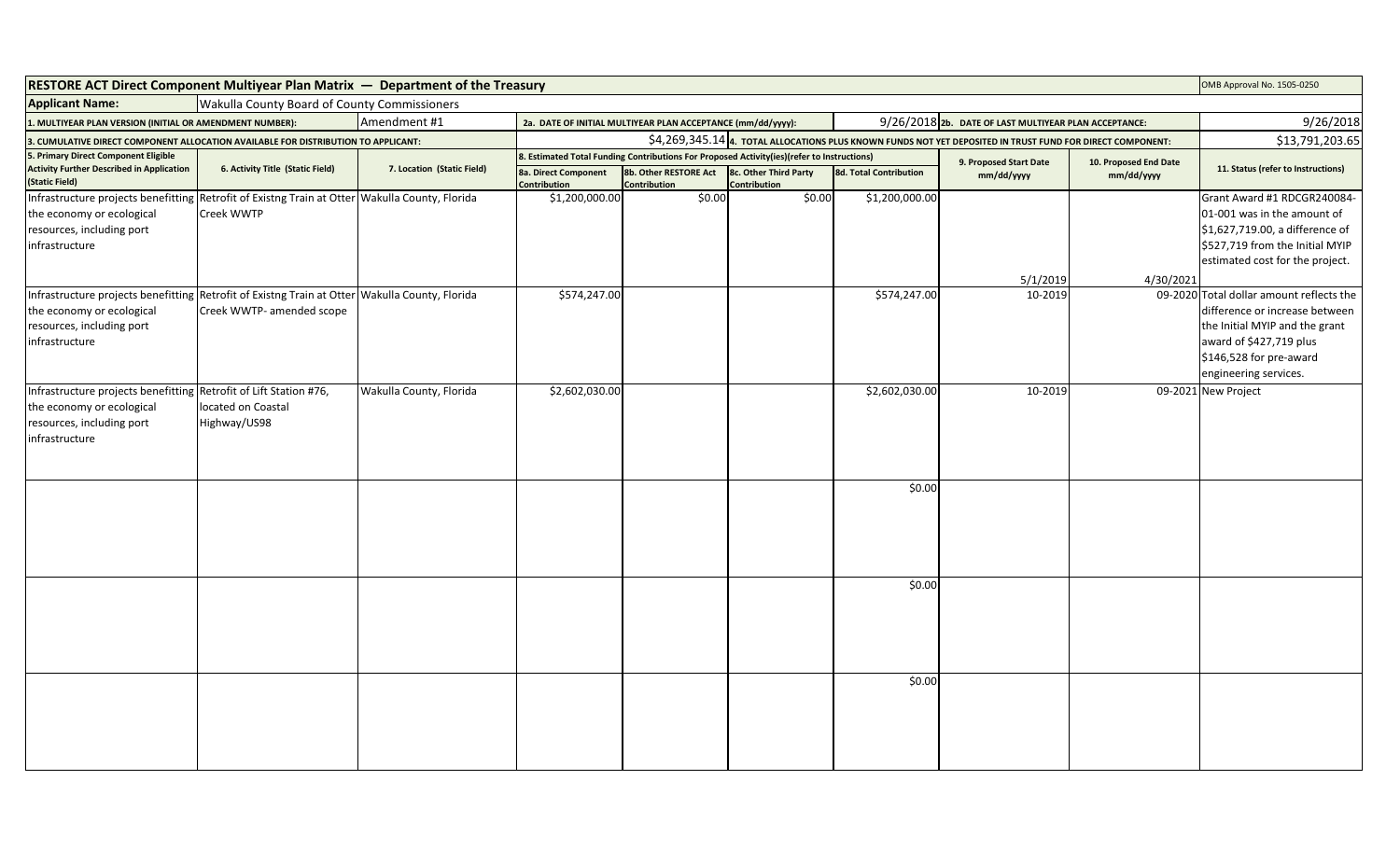|  |  |  | \$0.00 |  |  |
|--|--|--|--------|--|--|
|  |  |  |        |  |  |
|  |  |  |        |  |  |
|  |  |  |        |  |  |
|  |  |  |        |  |  |
|  |  |  |        |  |  |
|  |  |  |        |  |  |
|  |  |  |        |  |  |
|  |  |  |        |  |  |
|  |  |  | \$0.00 |  |  |
|  |  |  |        |  |  |
|  |  |  |        |  |  |
|  |  |  |        |  |  |
|  |  |  |        |  |  |
|  |  |  |        |  |  |
|  |  |  |        |  |  |
|  |  |  |        |  |  |
|  |  |  |        |  |  |
|  |  |  |        |  |  |
|  |  |  | \$0.00 |  |  |
|  |  |  |        |  |  |
|  |  |  |        |  |  |
|  |  |  |        |  |  |
|  |  |  |        |  |  |
|  |  |  |        |  |  |
|  |  |  |        |  |  |
|  |  |  |        |  |  |
|  |  |  |        |  |  |
|  |  |  |        |  |  |
|  |  |  | \$0.00 |  |  |
|  |  |  |        |  |  |
|  |  |  |        |  |  |
|  |  |  |        |  |  |
|  |  |  |        |  |  |
|  |  |  |        |  |  |
|  |  |  |        |  |  |
|  |  |  |        |  |  |
|  |  |  |        |  |  |
|  |  |  |        |  |  |
|  |  |  | \$0.00 |  |  |
|  |  |  |        |  |  |
|  |  |  |        |  |  |
|  |  |  |        |  |  |
|  |  |  |        |  |  |
|  |  |  |        |  |  |
|  |  |  |        |  |  |
|  |  |  |        |  |  |
|  |  |  |        |  |  |
|  |  |  | \$0.00 |  |  |
|  |  |  |        |  |  |
|  |  |  |        |  |  |
|  |  |  |        |  |  |
|  |  |  |        |  |  |
|  |  |  |        |  |  |
|  |  |  |        |  |  |
|  |  |  |        |  |  |
|  |  |  |        |  |  |
|  |  |  |        |  |  |
|  |  |  | \$0.00 |  |  |
|  |  |  |        |  |  |
|  |  |  |        |  |  |
|  |  |  |        |  |  |
|  |  |  |        |  |  |
|  |  |  |        |  |  |
|  |  |  |        |  |  |
|  |  |  |        |  |  |
|  |  |  |        |  |  |
|  |  |  |        |  |  |